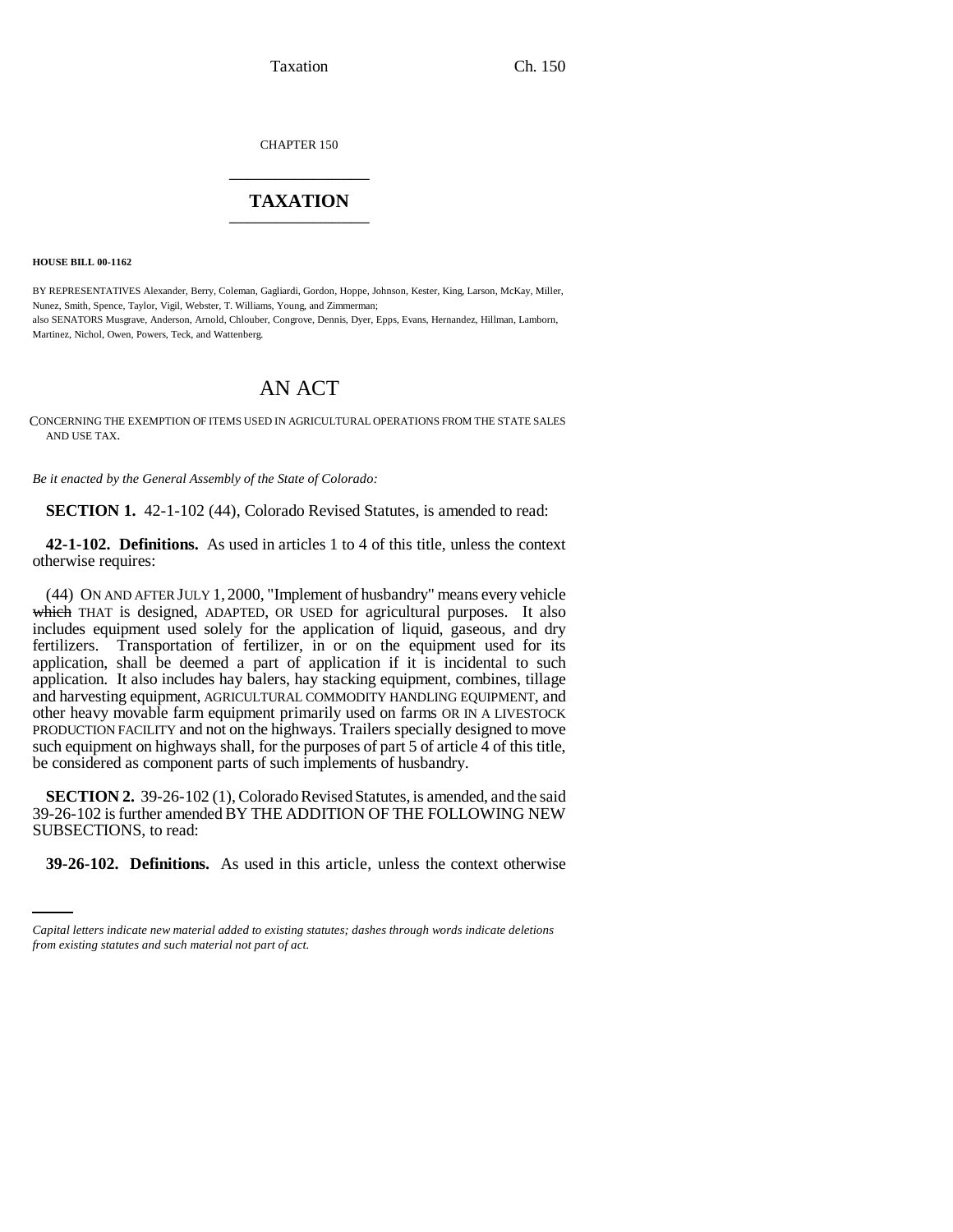### requires:

 $(1)$  "Auction sale" means any sale conducted or transacted at a permanent place of business operated by an auctioneer or a sale conducted and transacted at any location where tangible personal property is sold by an auctioneer when such auctioneer is acting either as agent for the owner of such personal property or is in fact the owner thereof. The auctioneer at any sale defined in subsection (11) of this section, except when acting as an agent for a duly licensed retailer or vendor or when selling only tangible personal property which is exempt under the provisions of section 39-26-114 (5) and (6), is a retailer or vendor as defined in subsection  $(8)$  of this section and the sale made by him is a retail sale as defined in subsection (9) of this section, and the business conducted by said auctioneer in accomplishing such sale is the transaction of a business as defined by subsection (2) of this section. "AGRICULTURAL COMMODITY" MEANS ANY AGRICULTURAL COMMODITY AS DEFINED IN SECTION 35-28-104 (1), C.R.S.; EXCEPT THAT, FOR PURPOSES OF ARTICLE 26 OF THIS TITLE, "AGRICULTURAL COMMODITY" SHALL ALSO INCLUDE SUGAR BEETS, TIMBER AND TIMBER PRODUCTS, OATS, MALTING BARLEY, BARLEY, HOPS, RICE, MILO, AND ANY OTHER FEED GRAIN.

(1.3) "AUCTION SALE" MEANS ANY SALE CONDUCTED OR TRANSACTED AT A PERMANENT PLACE OF BUSINESS OPERATED BY AN AUCTIONEER OR A SALE CONDUCTED AND TRANSACTED AT ANY LOCATION WHERE TANGIBLE PERSONAL PROPERTY IS SOLD BY AN AUCTIONEER WHEN SUCH AUCTIONEER IS ACTING EITHER AS AGENT FOR THE OWNER OF SUCH PERSONAL PROPERTY OR IS IN FACT THE OWNER THEREOF. THE AUCTIONEER AT ANY SALE DEFINED IN SUBSECTION (11) OF THIS SECTION, EXCEPT WHEN ACTING AS AN AGENT FOR A DULY LICENSED RETAILER OR VENDOR OR WHEN SELLING ONLY TANGIBLE PERSONAL PROPERTY WHICH IS EXEMPT UNDER THE PROVISIONS OF SECTION 39-26-114(5) AND (6), IS A RETAILER OR VENDOR AS DEFINED IN SUBSECTION (8) OF THIS SECTION AND THE SALE MADE BY THE AUCTIONEER IS A RETAIL SALE AS DEFINED IN SUBSECTION (9) OF THIS SECTION, AND THE BUSINESS CONDUCTED BY SAID AUCTIONEER IN ACCOMPLISHING SUCH SALE IS THE TRANSACTION OF A BUSINESS AS DEFINED BY SUBSECTION (2) OF THIS SECTION.

"LIVESTOCK PRODUCTION FACILITY" MEANS ANY STRUCTURE USED PREDOMINATELY FOR THE HOUSING, CONTAINING, SHELTERING, OR FEEDING OF LIVESTOCK, INCLUDING, WITHOUT LIMITATION, BARNS, CORRALS, FEEDLOTS, AND SWINE HOUSES.

**SECTION 3.** 39-26-114 (20) (a) (II) (B) and (20) (b) (II), Colorado Revised Statutes, are amended to read:

**39-26-114. Exemptions - disputes - credits or refunds - definitions - creation of fund - repeal.**  $(20)(a)(II)(B)$  The lessor OR SELLER OF SUCH FARM EQUIPMENT shall obtain a signed affidavit from the lessee, or renter, OR PURCHASER affirming that the farm equipment will be used primarily and directly in a farm operation.

(b) For purposes of this subsection (20):

(II) "Farm equipment" means farm tractors, as defined in section 42-1-102 (33), C.R.S., implements of husbandry, as defined in section 42-1-102 (44), C.R.S., and irrigation equipment having a per unit purchase price of at least one thousand dollars.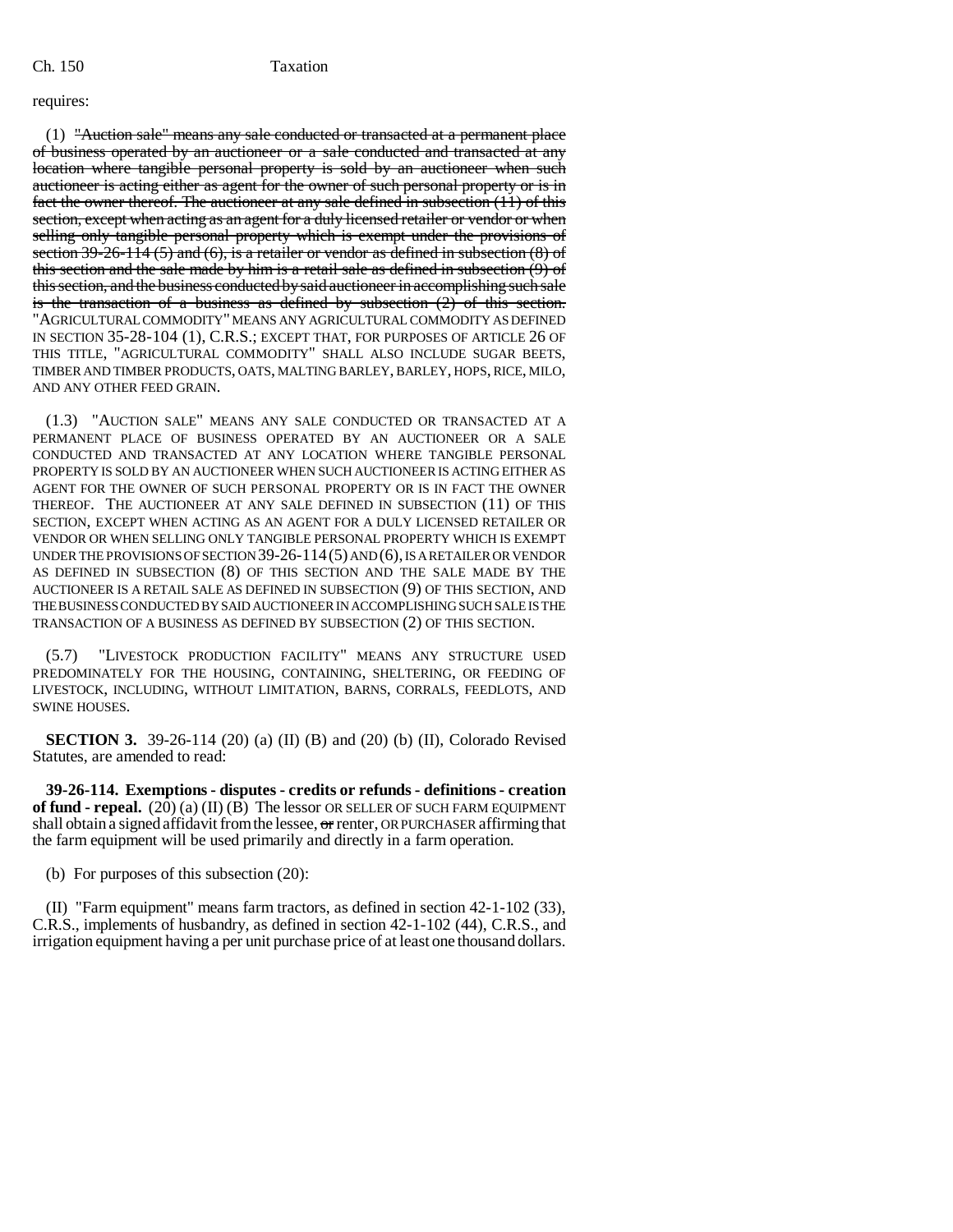Taxation Ch. 150

"Farm equipment" also includes, regardless of purchase price, attachments and bailing wire, binders twine, and surface wrap used primarily and directly in any farm operation. ON AND AFTER JULY 1, 2000, "FARM EQUIPMENT" ALSO INCLUDES, REGARDLESS OF PURCHASE PRICE, PARTS THAT ARE USED IN THE REPAIR OR MAINTENANCE OF THE FARM EQUIPMENT DESCRIBED IN THIS SUBPARAGRAPH (II), ALL SHIPPING PALLETS OR AIDS PAID FOR BY A FARM OPERATION, AND AIRCRAFT DESIGNED OR ADAPTED TO UNDERTAKE AGRICULTURAL APPLICATIONS. "Farm equipment" does not include:

**SECTION 4.** The introductory portion to 39-26-203 (1) (hh) (II), Colorado Revised Statutes, is amended to read:

**39-26-203. Exemptions - definitions.** (1) This part 2 is declared to be supplementary to the "Emergency Retail Sales Tax Law of 1935", part 1 of this article, and shall not apply:

(hh) To the storage, use, or consumption of farm equipment. For purposes of this paragraph (hh):

(II) "Farm equipment" means farm tractors, as defined in section 42-1-102 (33), C.R.S., implements of husbandry, as defined in section 42-1-102 (44), C.R.S., and irrigation equipment having a per unit purchase price of at least one thousand dollars. "Farm equipment" also includes, regardless of purchase price, attachments and bailing wire, binders twine, and surface wrap used primarily and directly in any farm operation. EFFECTIVE JULY 1, 2000, "FARM EQUIPMENT" ALSO INCLUDES, REGARDLESS OF PURCHASE PRICE, PARTS THAT ARE USED IN THE REPAIR OR MAINTENANCE OF THE FARM EQUIPMENT DESCRIBED IN THIS SUBPARAGRAPH (II), ALL SHIPPING PALLETS OR AIDS PAID FOR BY A FARM OPERATION, AND AIRCRAFT DESIGNED OR ADAPTED TO UNDERTAKE AGRICULTURAL APPLICATIONS. "Farm equipment" does not include:

**SECTION 5.** 29-2-105 (1) (d), Colorado Revised Statutes, is amended to read:

**29-2-105. Contents of sales tax ordinances and proposals.** (1) The sales tax ordinance or proposal of any incorporated town, city, or county adopted pursuant to this article shall be imposed on the sale of tangible personal property at retail or the furnishing of services, as provided in paragraph (d) of this subsection (1). Any countywide or incorporated town or city sales tax ordinance or proposal shall include the following provisions:

(d) A provision that the tangible personal property and services taxable pursuant to this article shall be the same as the tangible personal property and services taxable pursuant to section 39-26-104, C.R.S., except as otherwise provided in this paragraph (d). The tangible personal property and services taxable pursuant to this article are subject to the same exemptions as those specified in section 39-26-114, C.R.S., except the exemption allowed by section 39-26-114 (11), C.R.S., for purchases of machinery or machine tools, the exemption of sales and purchases of those items in section 39-26-114 (1) (a) (XXI), C.R.S., the exemption for sales of food specified in section 39-26-114 (1) (a) (XX), C.R.S., the exemption for vending machine sales of food set forth in section 39-26-114 (7.5), C.R.S., the exemption for occasional sales by a charitable organization set forth in section 39-26-114 (18), C.R.S., the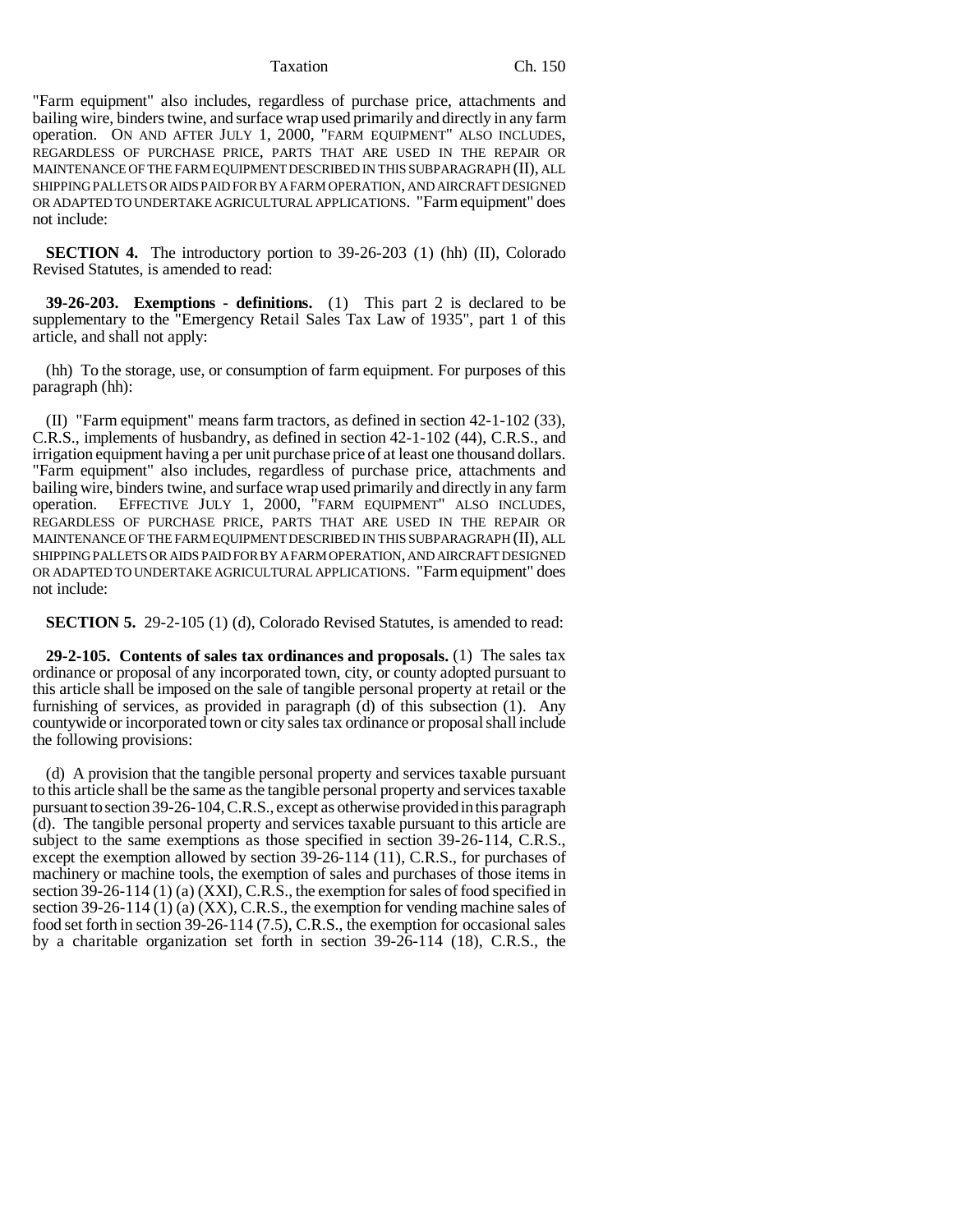exemption for sales and purchases of farm equipment and farm equipment under lease or contract specified in section 39-26-114 (20), C.R.S., and the exemption for sales of low-emitting motor vehicles, power sources, or parts used for converting such power sources as specified in section 39-26-114 (22), C.R.S. Sales of food, as defined in section 39-26-102 (4.5), C.R.S., exempted from the state sales tax pursuant to section 39-26-114 (1) (a) (XX), C.R.S., vending machine sales of food as described in section 39-26-114 (7.5), C.R.S., sales and purchases of those items exempted from the state sales tax pursuant to section 39-26-114 (1) (a) (XXI), C.R.S., purchases of machinery or machine tools as provided in section 39-26-114 (11), C.R.S., occasional sales by a charitable organization as provided in section 39-26-114 (18), C.R.S., sales and purchases of farm equipment or farm equipment under lease or contract exempted from the state sales tax pursuant to section 39-26-114 (20), C.R.S., or sales of low-emitting motor vehicles, power sources, or parts used for converting such power sources as specified in section 39-26-114 (22), C.R.S., may be exempted from said town, city, or county sales tax only by the express inclusion of such exemption either at the time of adoption of the initial sales tax ordinance or resolution or by amendment thereto. Any such amendment shall be adopted in the same manner as the initial ordinance or resolution. In the absence of an express provision for the exemption for sales of food, as defined in section 39-26-102 (4.5), C.R.S., or for the exemption of vending machine sales of food as provided in section 39-26-114 (7.5), C.R.S., or for the exemption of purchases of machinery or machine tools as provided in section 39-26-114 (11), C.R.S., or for the exemption of sales and purchases of those items in section 39-26-114 (1) (a) (XXI), C.R.S., or for the exemption of occasional sales by a charitable organization as provided in section 39-26-114 (18), C.R.S., or exemption of sales and purchases of farm equipment or farm equipment under lease or contract as provided in section 39-26-114 (20), C.R.S., or exemption of sales of low-emitting motor vehicles, power sources, or parts used for converting such power sources as specified in section 39-26-114 (22), C.R.S., all sales tax ordinances or resolutions, whether adopted prior to, on, or subsequent to July 1, 1979, which provide in substance that the tangible personal property and services taxed shall be the same as the tangible personal property and services taxable pursuant to section 39-26-104, C.R.S., or any predecessor statute, except as otherwise provided in this paragraph (d), and subject to the same exemptions as those specified in section 39-26-114, C.R.S., or any predecessor statute, shall be construed as imposing or continuing to impose the town, city, or county sales tax on food, as defined in section 39-26-102 (4.5), C.R.S., vending machine sales of food as described in section 39-26-114 (7.5), C.R.S., purchases of machinery and machine tools as described in section 39-26-114 (11), C.R.S., sales or purchases of those items described in section 39-26-114 (1) (a) (XXI), C.R.S., occasional sales by a charitable organization as described in section 39-26-114 (18), C.R.S., sales and purchases of farm equipment and farm equipment under lease or contract as described in section 39-26-114 (20), C.R.S., and sales of low-emitting motor vehicles, power sources, or parts used for converting such power sources as specified in section 39-26-114 (22), C.R.S. Any incorporated town, city, or county that adopts or has adopted a sales tax ordinance or resolution pursuant to this article shall levy a sales tax on pesticides that are registered by the commissioner of agriculture for use in the production of agricultural and livestock products pursuant to the provisions of the "Pesticide Act", article 9 of title 35, C.R.S., and offered for sale by dealers licensed to sell such pesticides pursuant to section 35-9-115, C.R.S., notwithstanding the removal of such pesticides from the state sales tax base pursuant to House Bill 99-1381, enacted at the first regular session of the sixty-second general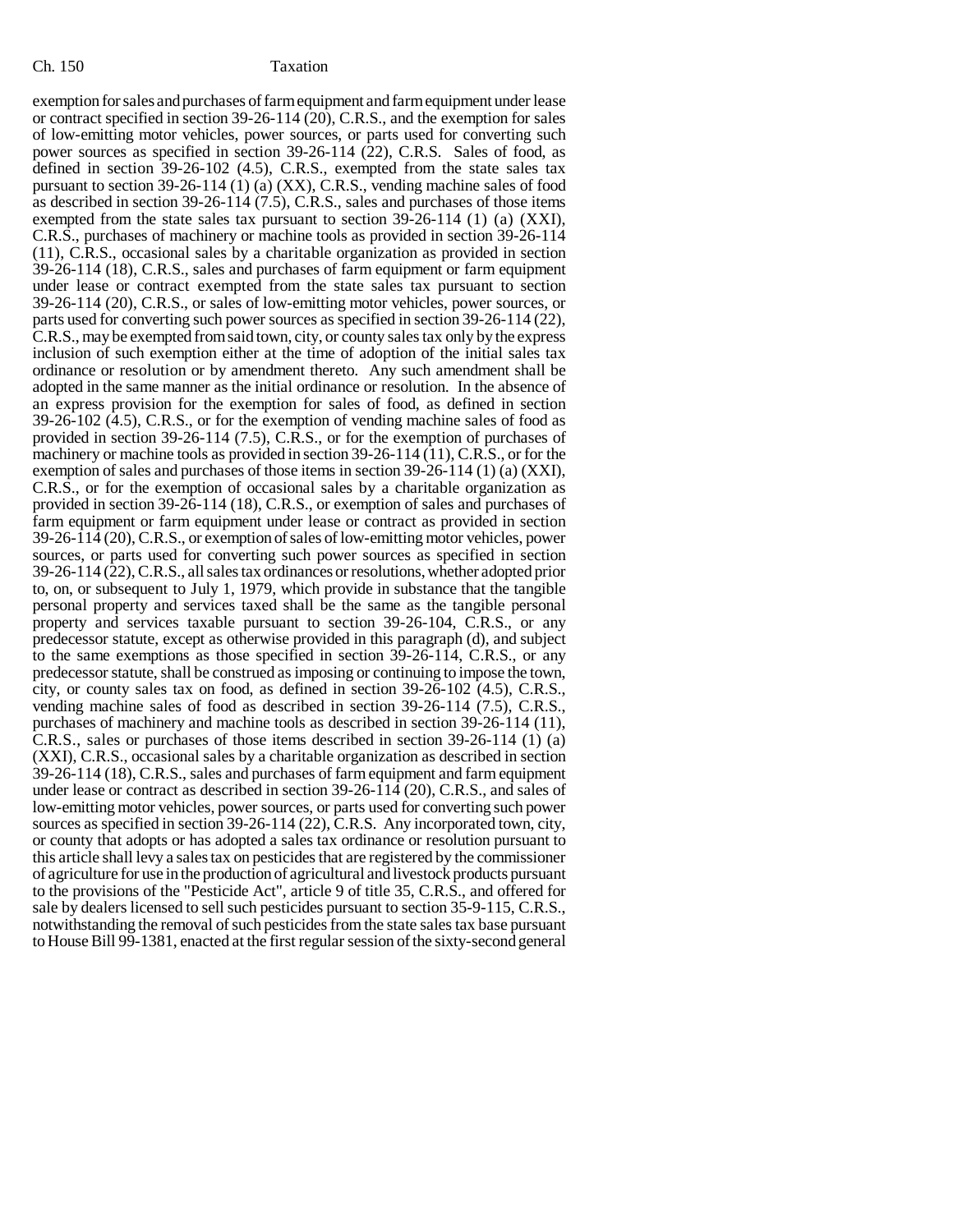### Taxation Ch. 150

assembly, unless exempted by local ordinance or resolution. ANY INCORPORATED TOWN, CITY, OR COUNTY THAT ADOPTS OR HAS ADOPTED A SALES TAX ORDINANCE OR RESOLUTION PURSUANT TO THIS ARTICLE SHALL LEVY A SALES TAX UPON ALL SALES AND PURCHASES OF PARTS USED IN THE REPAIR OR MAINTENANCE OF FARM EQUIPMENT, ALL SHIPPING PALLETS OR AIDS PAID FOR BY A FARM OPERATION, AND AIRCRAFT DESIGNED OR ADAPTED TO UNDERTAKE AGRICULTURAL APPLICATIONS, NOTWITHSTANDING THE REMOVAL OF SUCH ITEMS FROM THE STATE SALES TAX BASE PURSUANT TO HOUSE BILL 00-1162, ENACTED AT THE SECOND REGULAR SESSION OF THE SIXTY-SECOND GENERAL ASSEMBLY, UNLESS EXEMPTED BY LOCAL ORDINANCE OR RESOLUTION. The regional transportation district may, in its discretion, continue to levy a sales tax on vending machine sales of food as described in section 39-26-114 (7.5), C.R.S., and on purchases of machinery or machine tools, as provided in section 39-26-114 (11), C.R.S.

**SECTION 6.** 29-2-106 (4) (a), Colorado Revised Statutes, is amended to read:

**29-2-106. Collection - administration - enforcement.** (4) (a) The executive director of the department of revenue shall, at no charge, administer, collect, and distribute the sales tax of any home rule municipality, upon request of the governing body of such municipality, if the provisions of the sales tax ordinance of said municipality, other than those provisions relating to local procedures followed in adopting the ordinance and whether or not the ordinance applies the sales tax to the sale of food, as defined in section 39-26-102 (4.5), C.R.S., or purchases of machinery or machine tools as provided in section 39-26-114 (11), C.R.S., or sales or purchases of electricity, coal, wood, gas, fuel oil, or coke as provided in section 39-26-114 (1) (a) (XXI), C.R.S., or vending machine sales of food as described in section 39-26-114 (7.5), C.R.S., or sales or purchases of farm equipment or farm equipment under lease or contract, PARTS USED IN THE REPAIR OR MAINTENANCE OF FARM EQUIPMENT, ALL SHIPPING PALLETS OR AIDS PAID FOR BY A FARM OPERATION, AND AIRCRAFT DESIGNED OR ADAPTED TO UNDERTAKE AGRICULTURAL APPLICATIONS, as provided in section 39-26-114 (20), C.R.S., or sales of low-emitting motor vehicles, power sources, or parts used for converting such power sources as specified in section 39-26-114 (22), C.R.S., or to pesticides that are registered by the commissioner of agriculture for use in the production of agricultural and livestock products pursuant to the provisions of the "Pesticide Act", article 9 of title 35, C.R.S., and offered for sale by dealers licensed to sell such pesticides pursuant to section 35-9-115, C.R.S., as provided in section 29-2-105 (1) (d), correspond to the requirements of this article for sales taxes imposed by counties, towns, and cities and if no use tax is to be collected by the department except as provided in section 39-26-208, C.R.S. At the time of making such request, said governing body shall certify to the executive director of the department of revenue a true copy of said sales tax ordinance.

### **SECTION 7.** 39-26-123 (2) (a) (I), Colorado Revised Statutes, is amended BY THE ADDITION OF A NEW SUB-SUBPARAGRAPH to read:

(A.7) COMMENCING AUGUST 1, 2000, THE ALLOCATION OF RECEIPTS UNDER SUB-SUBPARAGRAPH (A) OF THIS SUBPARAGRAPH (I) TO THE HIGHWAY USERS TAX FUND SHALL BE INCREASED BY FIFTEEN ONE-THOUSANDTHS OF A PERCENTAGE POINT, AND THE ALLOCATION TO THE GENERAL FUND SHALL BE DECREASED BY FIFTEEN ONE-THOUSANDTHS OF A PERCENTAGE POINT, PURSUANT TO HOUSE BILL 00-1162, ENACTED AT THE SECOND REGULAR SESSION OF THE SIXTY-SECOND GENERAL